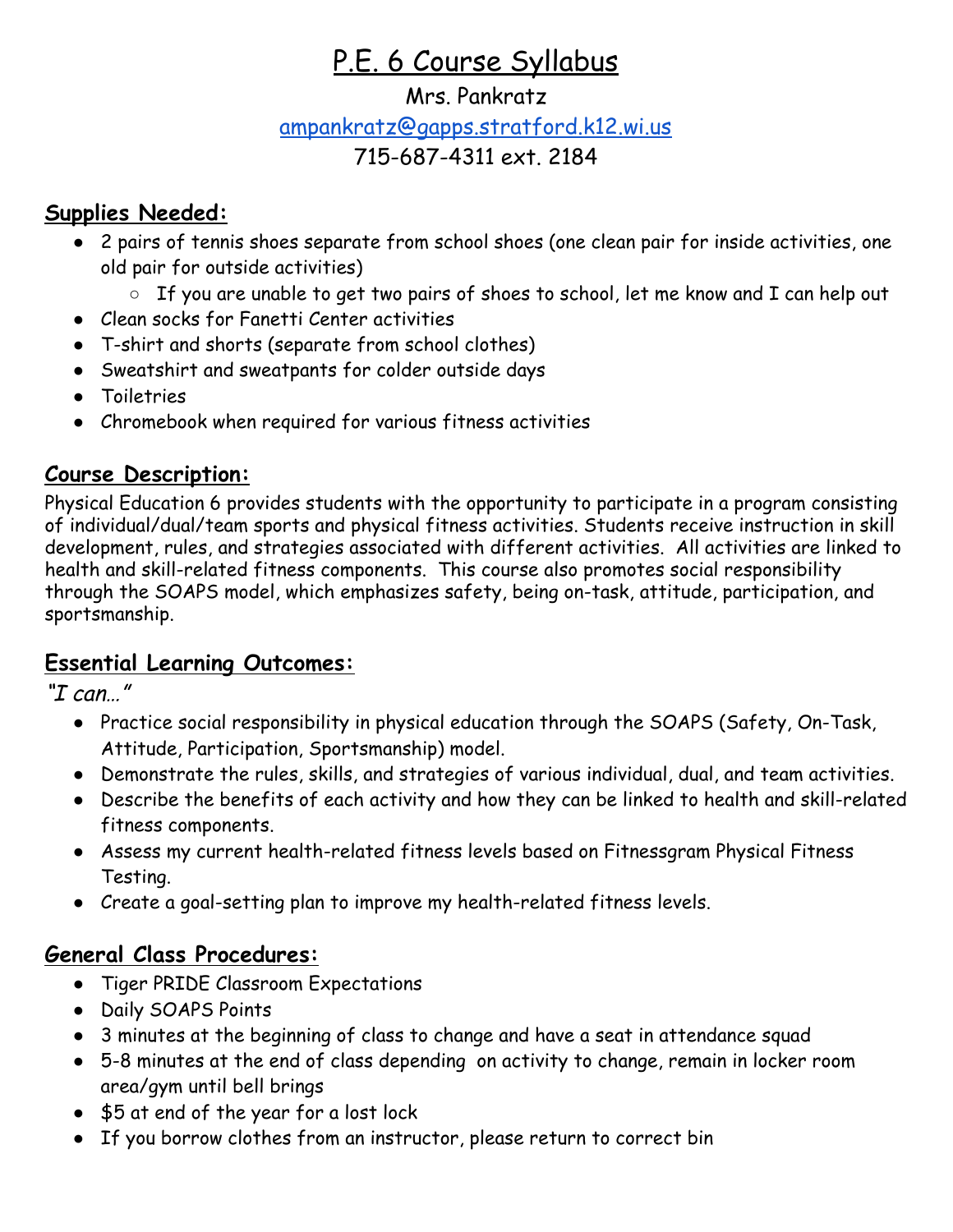## **SOAPS - Our Classroom Community - Social Responsibility in Physical Education**

10 points daily - 2 points per category

| <b>Safety</b>                                                                                                                                                          | On-Task                                                                                                                                                                                                                              | <b>Attitude</b>                                                                                                                                                                | Participation                                                                                                                                                               | Sportsmanship                                                                                                                                                                                       |
|------------------------------------------------------------------------------------------------------------------------------------------------------------------------|--------------------------------------------------------------------------------------------------------------------------------------------------------------------------------------------------------------------------------------|--------------------------------------------------------------------------------------------------------------------------------------------------------------------------------|-----------------------------------------------------------------------------------------------------------------------------------------------------------------------------|-----------------------------------------------------------------------------------------------------------------------------------------------------------------------------------------------------|
| -Appropriate use<br>of equipment<br>-Appropriate use<br>of equipment<br>regarding others<br>-Respect all<br>facilities<br>-Demonstrate<br>respect of<br>personal space | -Sit down in<br>attendance squad<br>on time<br>-Change for<br>activity (separate<br>from school<br>clothes, correct<br>shoes)<br>-Follow directions<br>-Listen to whoever<br>is speaking<br>(instructor,<br>classmate,<br>presenter) | -Respect<br>classmates,<br>instructor, activity<br>rules<br>-Appreciate the<br>value of all<br>activities<br>-Encourage and<br>supports others<br>-Use appropriate<br>language | -Willingly and<br>actively<br>participate to the<br>best of your<br>ability and effort<br>-Set up and put<br>equipment away<br>without being<br>asked (when<br>appropriate) | -Demonstrate<br>self-control<br>-Avoid or resolve<br>conflicts<br>-Cooperate with<br>and accept<br>classmates<br>-Follow rules or<br>quidelines for<br>activity<br>-Demonstrate<br>ethical behavior |

#### **Assessment**:

| <b>Formative Assessment:</b>                                                                                                                                  | <b>Summative Assessment:</b>                                                                                                                                                                                                                                                                                                                                                                                                                                                                 | Semester<br>Grade        |
|---------------------------------------------------------------------------------------------------------------------------------------------------------------|----------------------------------------------------------------------------------------------------------------------------------------------------------------------------------------------------------------------------------------------------------------------------------------------------------------------------------------------------------------------------------------------------------------------------------------------------------------------------------------------|--------------------------|
| Daily SOAPS Points                                                                                                                                            | Unit Grades<br><b>Cognitive Assessment</b>                                                                                                                                                                                                                                                                                                                                                                                                                                                   | <b>Calculations</b>      |
| <u>50% quarter grade</u>                                                                                                                                      | 50% guarter grade                                                                                                                                                                                                                                                                                                                                                                                                                                                                            |                          |
| -10 daily SOAPS Points<br>-Entered weekly<br>-Make-ups required after the<br>2nd absence (see attendance)<br>-SOAPS Points deducted<br>until makeup completed | -Units that are 5 days and above are given a unit<br>grade<br>-Unit grade based on rubric categories including rules,<br>strategy, skills, and sportsmanship/cooperation<br>-Fitnessgram based on participation & effort<br>-Self-evaluations may be used for some units<br>-After two free days: If more than 2 days of a unit is<br>missed the unit grade will be marked as missing until<br>makeup is completed<br>-If makeup is not completed, the highest grade is 80%<br>for that unit | -Each guarter<br>$= 50%$ |

## **Google Classroom Code: Sign up for your correct hour and day**

❏ 5th Hour B-Days: **4okndl3** ❏ 7th Hour A-Days: **mpj18a** ❏ 7th Hour B-Days: **ek4y0la**